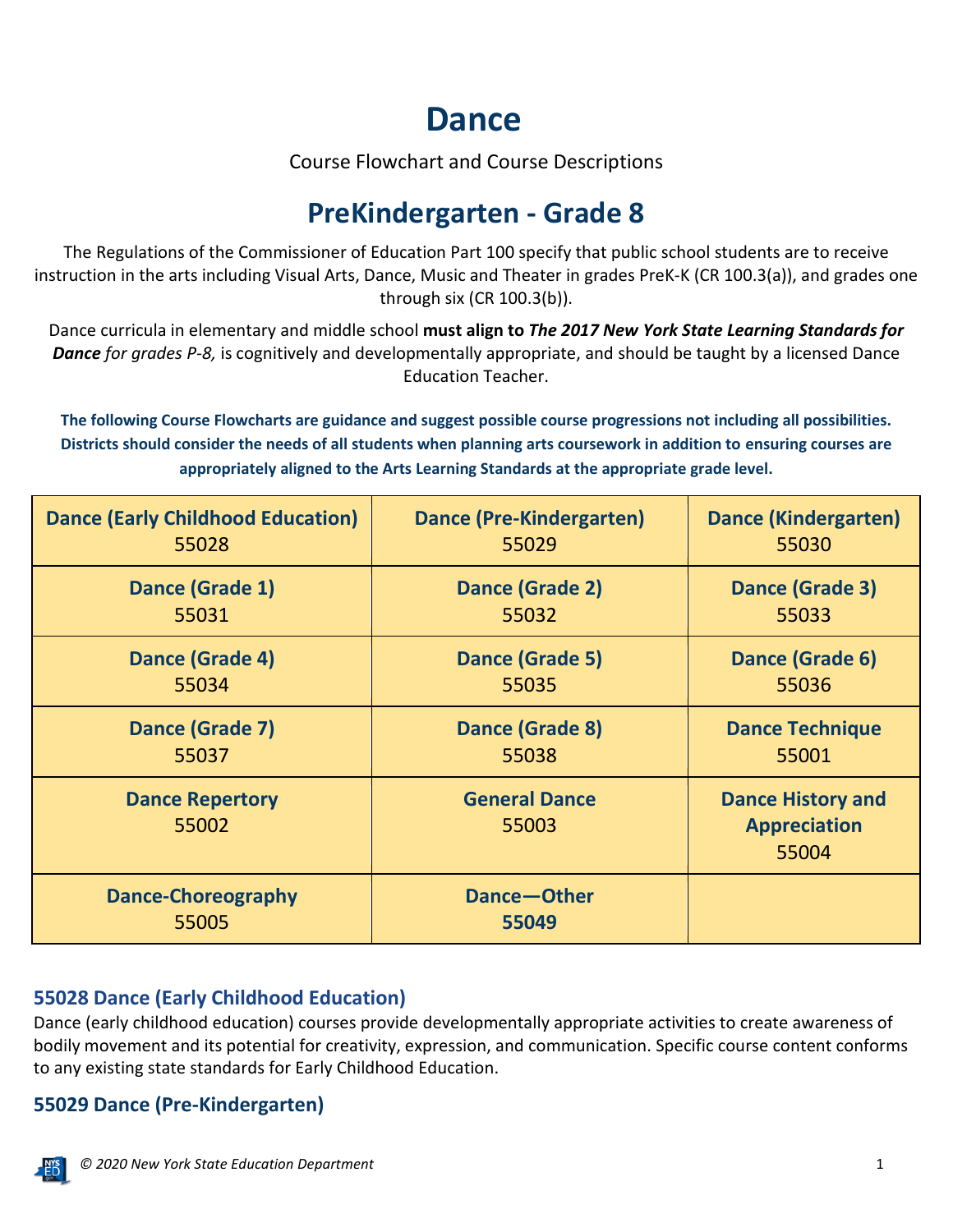Dance (Pre-Kindergarten) courses provide developmentally appropriate activities to create awareness of bodily movement and its potential for creativity, expression, and communication. Specific course content conforms to any existing state standards for Pre-Kindergarten.

#### **55031 Dance (Kindergarten)**

Dance (Kindergarten) courses provide developmentally appropriate activities to create awareness of bodily movement and its potential for creativity, expression, and communication. Specific course content conforms to any existing state standards for Kindergarten.

# **55031 Dance (Grade 1)**

Dance (Grade 1) courses typically provide activities that foster creative expression, communication through artistic endeavor, appreciation of culture and heritage, and evaluative and critical thinking using the art of dance. Activities may include those that enable students to develop their technique, learn different styles of dance, appreciate the culture and history of dance forms, and strengthen their critical abilities. Specific course content conforms to any existing state standards for Grade 1.

# **55032 Dance (Grade 2)**

Dance (Grade 2) courses typically provide activities that foster creative expression, communication through artistic endeavor, appreciation of culture and heritage, and evaluative and critical thinking using the art of dance. Activities may include those that enable students to develop their technique, learn different styles of dance, appreciate the culture and history of dance forms, and strengthen their critical abilities. Specific course content conforms to any existing state standards for Grade 2.

# **55033 Dance (Grade 3)**

Dance (Grade 3) courses typically provide activities that foster creative expression, communication through artistic endeavor, appreciation of culture and heritage, and evaluative and critical thinking using the art of dance. Activities may include those that enable students to develop their technique, learn different styles of dance, appreciate the culture and history of dance forms, and strengthen their critical abilities. Specific course content conforms to any existing state standards for Grade 3.

# **55034 Dance (Grade 4)**

Dance (Grade 4) courses typically provide activities that foster creative expression, communication through artistic endeavor, appreciation of culture and heritage, and evaluative and critical thinking using the art of dance. Activities may include those that enable students to develop their technique, learn different styles of dance, appreciate the culture and history of dance forms, and strengthen their critical abilities. Specific course content conforms to any existing state standards for Grade 4.

# **55035 Dance (Grade 5)**

Dance (Grade 5) courses typically provide activities that foster creative expression, communication through artistic endeavor, appreciation of culture and heritage, and evaluative and critical thinking using the art of dance. Activities may include those that enable students to develop their technique, learn different styles of dance, appreciate the culture and history of dance forms, and strengthen the ability to discern and critique. Specific course content conforms to any existing state standards for Grade 5.

# **55036 Dance (Grade 6)**

Dance (Grade 6) courses typically provide activities that foster creative expression, communication through artistic

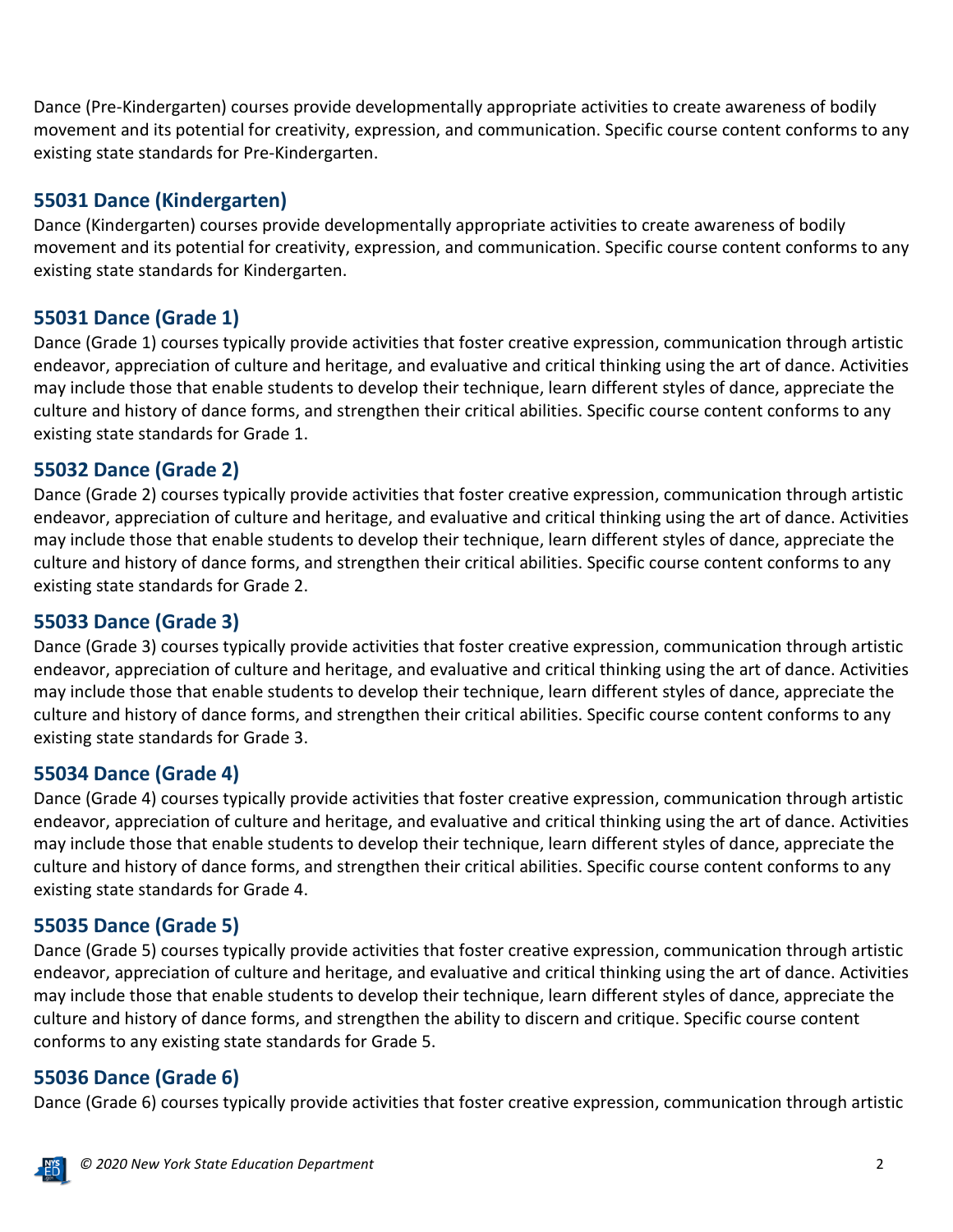endeavor, appreciation of culture and heritage, and evaluative and critical thinking using the art of dance. Activities may include those that enable students to develop their technique, learn different styles of dance, appreciate the culture and history of dance forms, and strengthen the ability to discern and critique. Specific course content conforms to any existing state standards for Grade 6.

# **55037 Dance (Grade 7)**

Dance (Grade 7) courses typically provide activities that foster creative expression, communication through artistic endeavor, appreciation of culture and heritage, and evaluative and critical thinking using the art of dance. Activities may include those that enable students to develop their technique, learn different styles of dance, appreciate the culture and history of dance forms, and strengthen the ability to discern and critique. Specific course content conforms to any existing state standards for Grade 7.

#### **55038 Dance (Grade 8)**

Dance (Grade 8) courses typically provide activities that foster creative expression, communication through artistic endeavor, appreciation of culture and heritage, and evaluative and critical thinking using the art of dance. Activities may include those that enable students to develop their technique, learn different styles of dance, appreciate the culture and history of dance forms, and strengthen the ability to discern and critique. Specific course content conforms to any existing state standards for Grade 8.

#### **55001 Dance Technique**

Dance Technique courses provide students with experience in one specific form of dance (e.g., modern, jazz, ballet, contemporary, tap). These classes concentrate on improving students' technique and the style of a particular dance form.

#### **55002 Dance Repertory**

Dance Repertory courses provide an opportunity for students with prior dance experience to develop dance techniques in small groups. These courses emphasize performance and typically require auditions.

#### **55003 General Dance**

Formerly known as Expressive Movement, General Dance courses explore dance content through the artistic processes of creating, performing, responding, and connecting. These courses may introduce dance history, culture, and vocabulary in the context of these processes. General Dance courses may also develop students' ability to move expressively, without an emphasis on particular dance forms or on developing specific dance techniques.

#### **55004 Dance History and Appreciation**

Formerly known as Dance Appreciation, Dance History and Appreciation courses help students develop an understanding of how dance serves different civilizations and expand their knowledge of and ability to critique dance as an art form. These courses provide the history of dance and help students develop a dance vocabulary.

#### **55005 Dance-Choreography**

Dance—Choreography courses teach students how to apply choreographic principles and dance forms to create fully developed choreography for formal or informal presentations. These courses may also help students create dances with a beginning, middle, and conclusion.

#### **55049 Dance—Other**

Other Dance courses. Examples include: World Dance, Social/Ballroom Dance, Dance Production and Media Technology, Movement Sciences, Dance for Musical Theater, Interdisciplinary Arts, Dance Performance

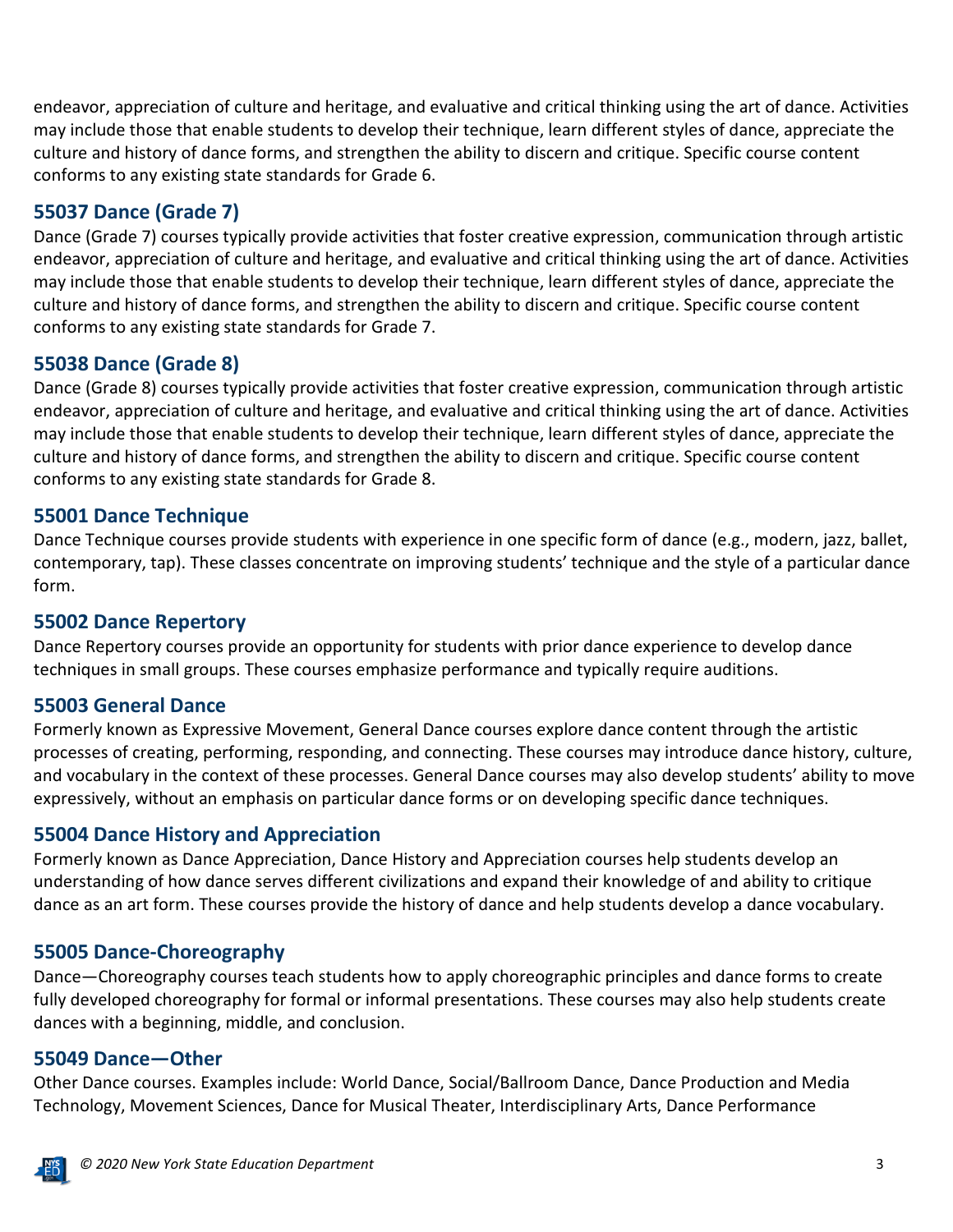# **Grade 9 - Grade 12**

The Regulations of the Commissioner of Education Part 100 specify that students in grades nine through twelve must have the opportunity to complete a unit of credit in the Arts; which may include Visual Arts, Music, Dance, or Theater to satisfy Regents diploma requirements (CR 100.5(a)3(v)). Students should also have the opportunity to begin a sequence in the arts in grade nine (100.2(h)).

# **High School Comprehensive Foundation Course (HS I)**

Courses used for the 1-unit diploma requirement should be comprehensive and foundational, should meet all 11 Dance art standards at the HS1 Level, and must be taught by a certified Dance educator. High School Comprehensive Foundation Level courses foster a broad range of problem-solving and skill development, facilitating a deeper understanding of Dance that supports further study and encourages lifelong engagement.

*\*For a complete description of the Proficient (HSI) Level, please see the Standards Implementation Guide, p. 27, available at [http://www.nysed.gov/common/nysed/files/programs/curriculum-instruction/2017-implementation-guide-9.2-.pdf.](http://www.nysed.gov/common/nysed/files/programs/curriculum-instruction/2017-implementation-guide-9.2-.pdf)*

> **Introduction to Dance/Dance Technique 1** 05001

# **05001 High School Comprehensive Foundation Course:**

# **Introduction to Dance/Dance Technique 1 (HS I)**

A comprehensive introductory dance course encompasses technique (western and non-western dance forms), improvisation, Laban Movement Analysis, choreography, dance in cultural context, somatics, anatomy, health and nutrition, injury prevention, dance production, dance and media technology, and performance.

# **High School Elective Courses - Selected (HS II & III)**

High School Accomplished and Advanced Level Elective course offerings enable students to complete a sequence in the Arts, and Regents Diploma with Advanced Designation and/or a (4+1) Pathway option. Advanced courses may be designed as ½-unit or 1-unit offerings, and some courses may be taken concurrently as scheduling allows. Depending on prior experience of the student and course placement within a sequence, some courses listed as HSII *Accomplished* may also meet the needs of students at the HSIII *Advanced* Level.

*\*For a complete description of the Accomplished (HSII) and Advanced (HSIII) Levels, please see the Standards Implementation Guide, p. 27, available a[t http://www.nysed.gov/common/nysed/files/programs/curriculum-instruction/2017-implementation-guide-9.2-.pdf.](http://www.nysed.gov/common/nysed/files/programs/curriculum-instruction/2017-implementation-guide-9.2-.pdf)*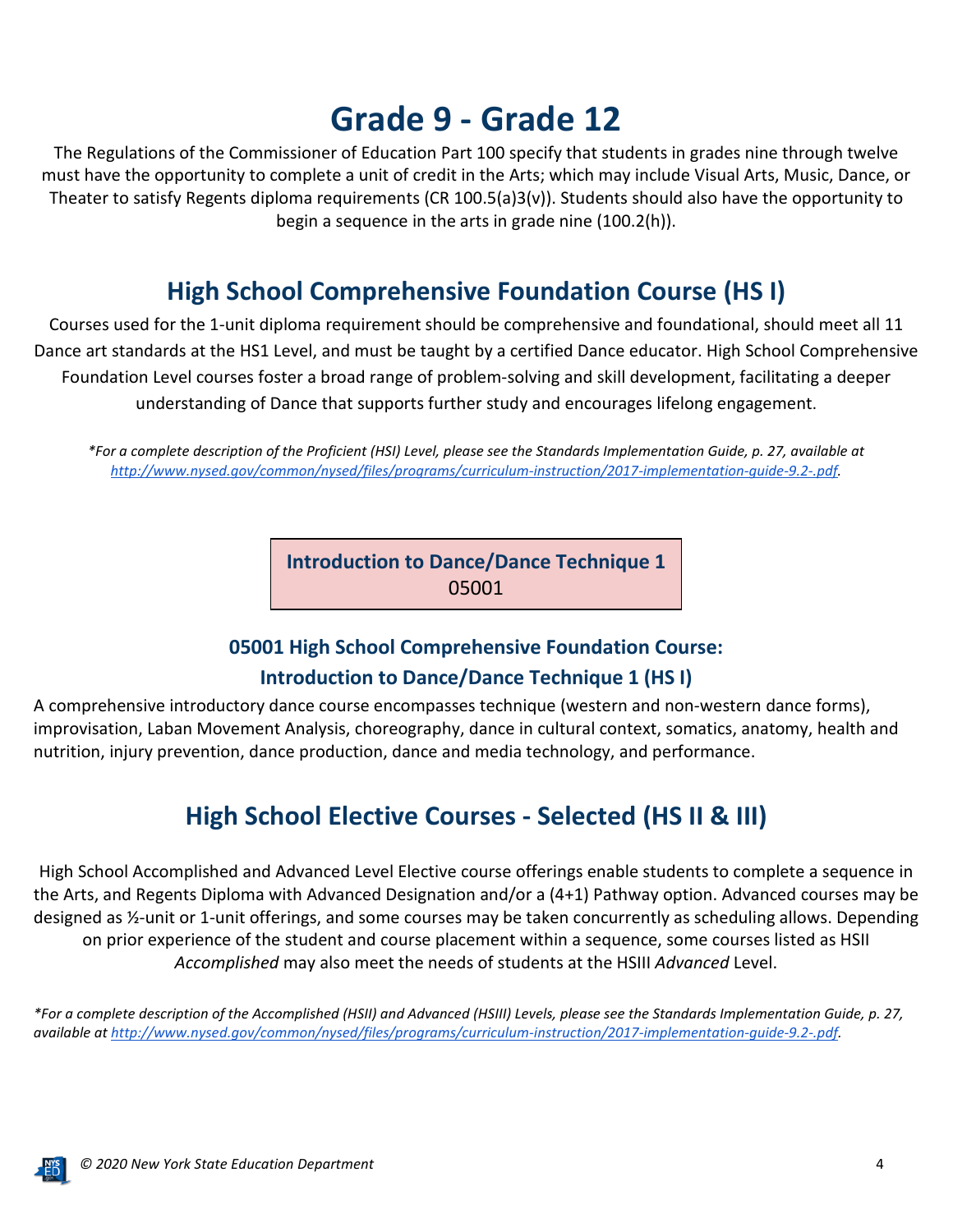**These Course Flowcharts are guidance and suggest possible course progressions and do not include all possibilities. Districts should consider the needs of all students when planning arts coursework in addition to ensuring courses are appropriately aligned to the Arts Learning Standards at the Proficient, Accomplished, or Advanced levels.**

| <b>Dance Technique II</b><br>05001                                                     | <b>Dance Technique III</b><br>05001                         | <b>Dance Technique IV</b><br>05001                            |
|----------------------------------------------------------------------------------------|-------------------------------------------------------------|---------------------------------------------------------------|
| <b>Dance Repertory</b><br>05002                                                        | <b>General Dance/Expressive</b><br><b>Movement</b><br>05002 | <b>Dance History and</b><br><b>Appreciation</b><br>05004      |
| <b>Dance Choreography I</b><br>05005                                                   | <b>Dance Choreography II</b><br>05005                       | <b>International</b><br><b>Bachelorette (IB)</b><br>05012     |
| <b>Independent Study</b><br>05047                                                      | <b>Dance Workplace Experience</b><br>05048                  | <b>Dance Other:</b><br><b>Interdisciplinary Arts</b><br>05049 |
| <b>Dance Other: Dance</b><br><b>Production and Media</b><br><b>Technology</b><br>05049 | <b>Dance Other: Dance</b><br><b>Performance</b><br>05049    |                                                               |

#### **05001 Dance Technique (2 - IV)**

Dance Technique courses provide students with experience in one specific form of dance (e.g., modern, jazz, ballet, contemporary, tap). These classes concentrate on improving students' technique and the style of a particular dance form.

#### **05002 Dance Repertory**

Dance Repertory courses provide an opportunity for students with prior dance experience to develop dance techniques in small groups. These courses emphasize performance and typically require auditions.

#### **05003 General Dance/Expressive Movement**

Formerly known as Expressive Movement, General Dance courses explore dance content through the artistic processes of creating, performing, responding, and connecting. These courses may introduce dance history, culture, and vocabulary in the context of these processes. General Dance courses may also develop students' ability to move expressively, without an emphasis on particular dance forms or on developing specific dance techniques.

# **05004 Dance History and Appreciation**

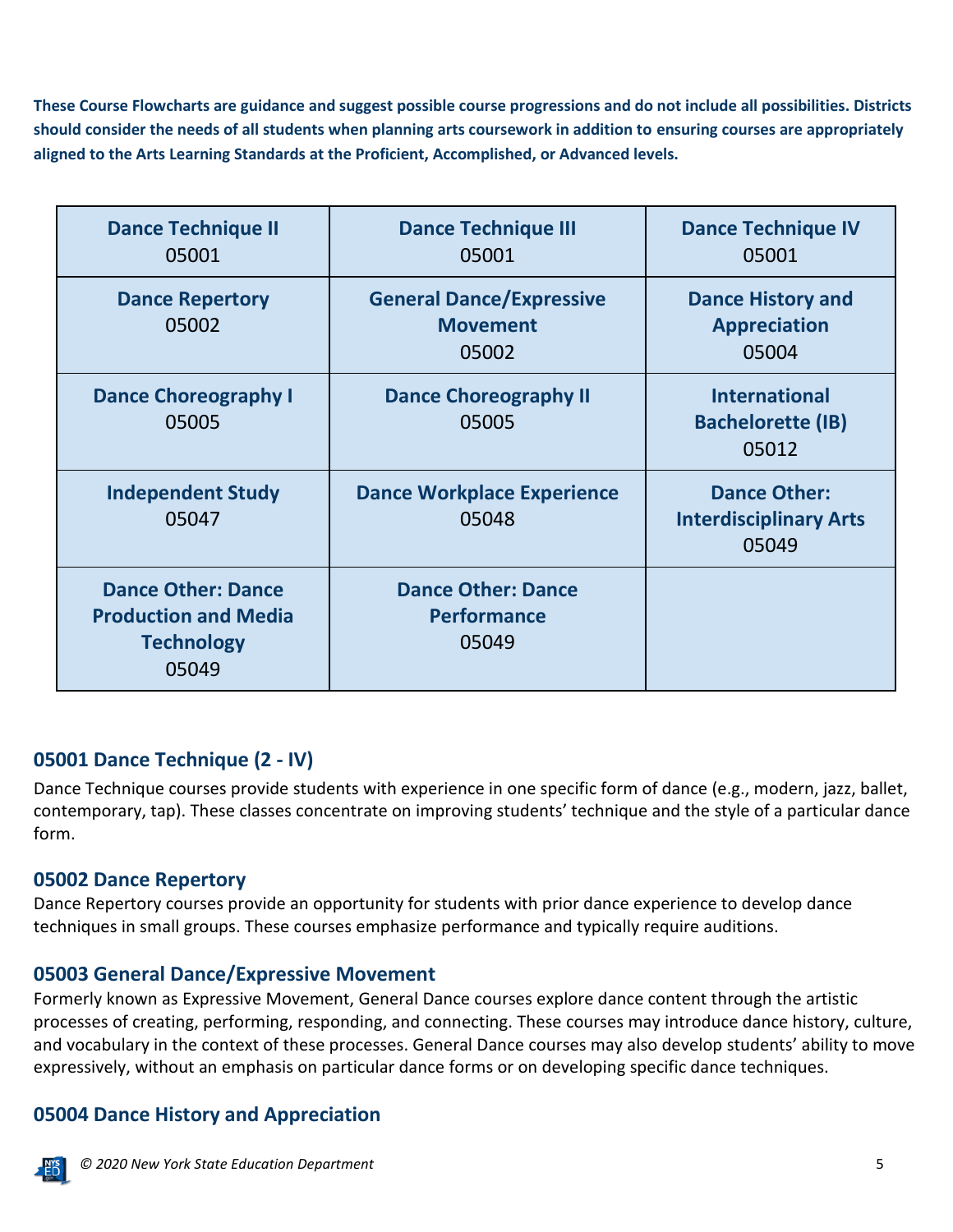Formerly known as Dance Appreciation, Dance History and Appreciation courses help students develop an understanding of how dance serves different civilizations and expand their knowledge of and ability to critique dance as an art form. These courses provide the history of dance and help students develop a dance vocabulary.

#### **05005 Dance - Choreography (I - II)**

Dance—Choreography courses teach students how to apply choreographic principles and dance forms to create fully developed choreography for formal or informal presentations. These courses may also help students create dances with a beginning, middle, and conclusion.

#### **05012 IB Dance**

IB Dance courses prepare students to take the International Baccalaureate (IB) Dance assessment at either the standard or higher level. IB Dance courses help students develop skills in the composition, performance, and analysis of dance. These courses also help students form an historical and global awareness of dance forms and styles.

#### **05047 Dance - Independent Study**

Dance—Independent Study courses, often conducted with instructors or professional dancers/choreographers as mentors, enable students to explore a particular dance form. Independent Study courses may serve as an opportunity for students to expand their expertise in a particular form or style, to explore a topic in greater detail, or to develop more advanced skills.

#### **05048 Dance - Workplace Experience**

Dance—Workplace Experience courses provide students with work experience in a field related to dance. Goals are typically set cooperatively by the student, teacher, and employer (although students are not necessarily paid). These courses may include classroom activities as well, involving further study of the field or discussion regarding experiences that students encounter in the workplace.

#### **05049 Dance - Other**

Other Dance courses. Examples include: World Dance, Social/Ballroom Dance, Dance Production and Media Technology, Movement Sciences, Dance for Musical Theater, Interdisciplinary Arts, Dance Performance

*\* Course Codes based upon National Center for Educational Statistics School Courses for the Exchange of Data (SCED)*

# **Sample Dance Course Sequences**

**The following sequences are suggestions of possible course progressions. Districts should consider the needs of all students when planning arts coursework in addition to ensuring courses are appropriately aligned to the Arts Learning Standards at the Proficient, Accomplished, or Advanced levels.**

# **Sample: 3 Course Sequence**

# **Three Course Sequence Dance Technique II** *(1 unit)*

 *© 2020 New York State Education Department* 6